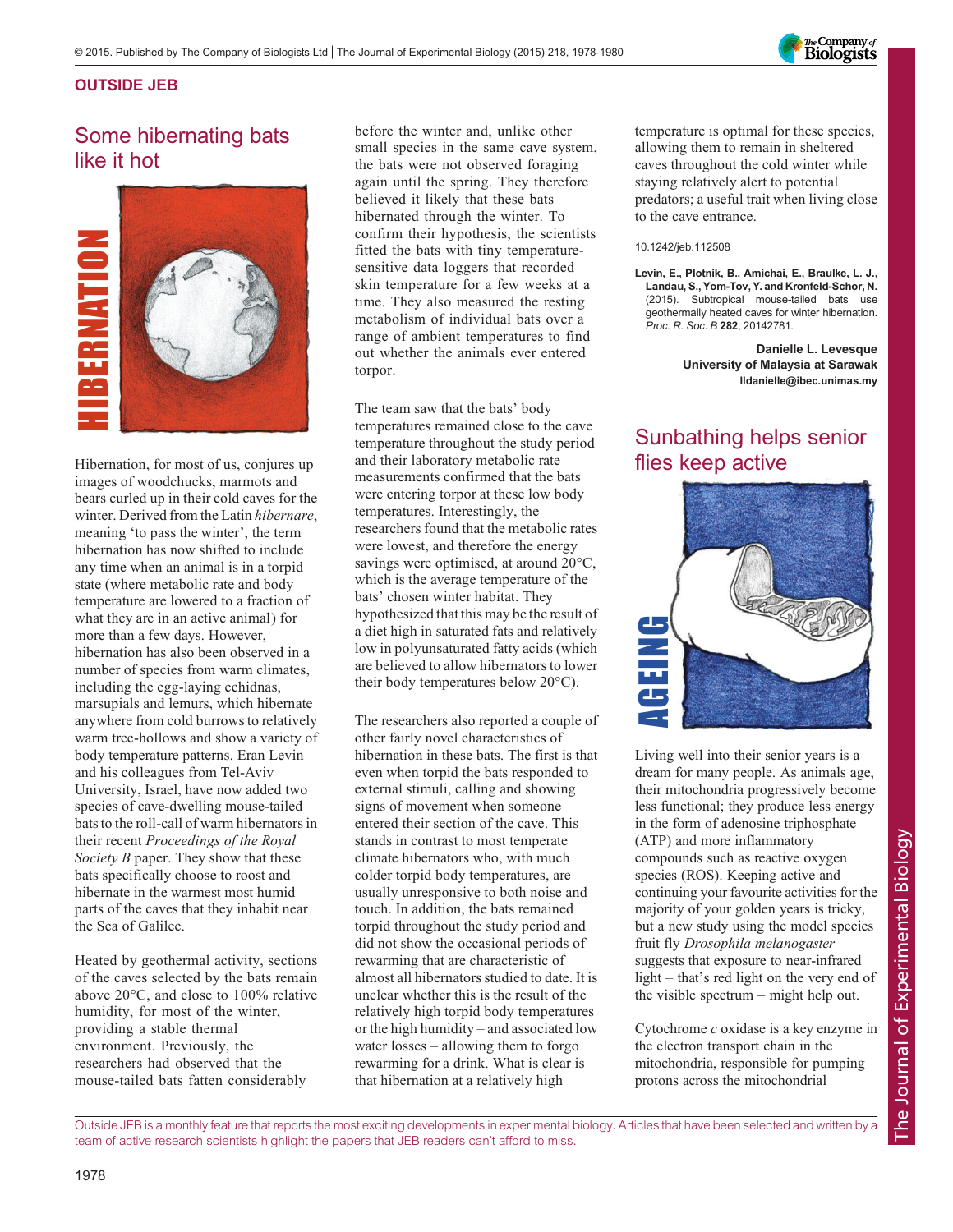membrane to provide a proton gradient to help other enzymes produce ATP. Researchers in the past have also found that absorbing near-infrared light improves cytochrome c oxidase's proton pumping efficiency, which helps the mitochondria produce more ATP. As ageing animals produce less ATP, Rana Begum from University College London, UK, and colleagues from Universidade Federal Fluminense, Brazil, and Moorfields Eye Hospital, UK, decided to investigate whether exposure to nearinfrared light improved activity later in life in D. melanogaster.

The researchers housed newly metamorphosed adult flies in small containers that had a rack of built-in 'heat lamps' – LED lights that produced a small dose of radiation at the near-infrared wavelength of 670 nm – that the flies were exposed to for 20 min each day. Then, as the flies aged over a period of 3 months, the researchers assessed the insects' climbing ability, survival and the amount of available energy in ATP.

While the extent of the very longest lifespans did not differ between the groups, flies that had a daily sunning session lived longer on average. They also produced much more ATP and less of a protein marker of inflammation, which suggested they were producing fewer inflammatory compounds like ROS. Finally, the senior citizen flies that had been bathing in the lamps' warmth were able to climb much better than their control counterparts – a key marker of activity level. So, even a short dose of daily near-infrared light allowed geriatric flies to have much more active lives and extended their health span.

As promising as these results are, the researchers note this type of whole-body exposure would not work with mammals because near-infrared radiation would not pass through their larger bodies as it does with flies. Instead, their study suggests that ageing is at least partially due to ATP limitation and that this might be why fastageing tissues that can absorb in the  $670$  nm range – like the retina – are treatable with near-infrared light. While we're a long way off providing humans with the benefits that the flies received from their glowing infrared lamps, understanding the mechanisms behind the effects of ageing could lead to treatments that might give a better quality of life to seniors of all species.

10.1242/jeb.112482

[Begum, R., Calaza, K., Ho Kam, J., Salt, T. E.,](http://dx.doi.org/10.1098/rsbl.2015.0073) [Hogg, C. and Jeffrey, G.](http://dx.doi.org/10.1098/rsbl.2015.0073) (2015). Near-infrared [light increases ATP, extends lifespan and improves](http://dx.doi.org/10.1098/rsbl.2015.0073) [mobility in aged](http://dx.doi.org/10.1098/rsbl.2015.0073) Drosophila melanogaster. Biol. Lett. <sup>11</sup>[: 20150073.](http://dx.doi.org/10.1098/rsbl.2015.0073)

> Katie Marshall University of British Columbia kmarshall@zoology.ubc.ca

## Dusky dottyback actors avoid typecasting



Many animals make a living as actors. Some harmless animals will mimic toxic animals, in order to make potential predators think twice before attacking. On the other end of the spectrum, some predators will mimic harmless animals or objects, and use this ruse to sneak up on their prey. However, there are costs to acting if animals become typecast in a role. If predators discover that a delicious prey animal is merely pretending to be dangerous, they will learn to differentiate the truly noxious from the imitators. Similarly, if the predators always take on a single disguise, then prey animals will learn to associate the costume with danger.

Fabio Cortesi, from the University of Basel, Switzerland, and the University of Queensland, Australia, and an international group of collaborators from Australia, Canada, UK and Sweden, decided to investigate how a coral reef fish, the dusky dottyback (Pseudochromis fuscus), maximizes the benefits of being a mimic, while avoiding some of the pitfalls. Cortesi and his colleagues conducted their experiments at Lizard

Island, in Australia's Great Barrier Reef, where the dusky dottyback comes in two colours: bright yellow and brown. First, the researchers confirmed that there are no genetic differences underlying the colour variation in dottybacks. When the team examined the histology of dottyback skin, they also learned that the dottybacks were able to change colour by changing the ratios of yellow to black pigment cells within the skin. Thus, the researchers had good evidence that the dottybacks change colour to imitate something in their environment. But what are dottybacks imitating, and why?

The yellow dottybacks at Lizard Island are usually found on live yellow coral with yellow damselfish (Pomacentrus spp.), while the brown dottybacks are usually found on brown coral rubble, with brown damselfish. To investigate whether the dottybacks match their colour to the background coral or to their damselfish neighbours, Cortesi and his colleagues set up artificial coral patches around Lizard Island, composed of either yellow coral or brown coral rubble, and stocked these patches with either yellow or brown damselfish. The researchers then added either yellow or brown dottybacks to the patches, creating all potential coral, damselfish and dottyback colour combinations. When the scientists returned to the patches 2 weeks later, they found that the dottybacks always matched their local damselfish neighbours and not the background coral colour.

Cortesi and his colleagues hypothesized that the dottybacks might be imitating the adult damselfish in order to prey upon the juvenile damselfish. To test this theory, the researchers brought dottybacks and damselfish into the laboratory where they could conduct more detailed behavioural observations. They found that when the dottybacks matched the colour of the local adult damselfish, the juvenile damselfish were much less wary of them and the dottybacks were able to prey easily on the unsuspecting fish. The authors noted that the juveniles should eventually figure out this disguise in the wild. However, the dottybacks are able to outsmart their prey by not being typecast in either a consistently brown or yellow role.

Although the dottybacks match their prey rather than their habitat, there is